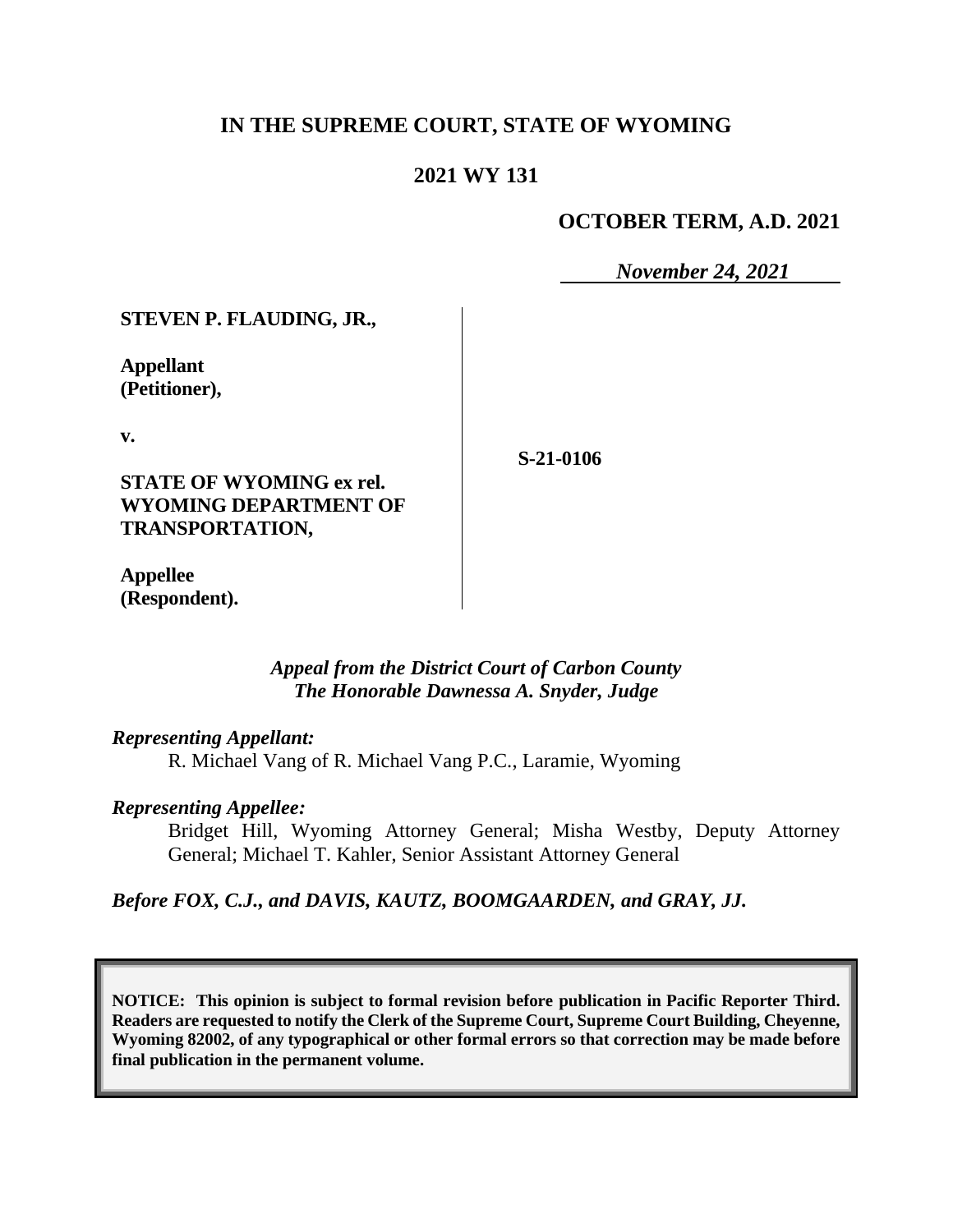# **DAVIS**, **Justice.**

[¶1] Steven Flauding Jr. was arrested for driving while under the influence of alcohol. Law enforcement administered a breathalyzer test that indicated Mr. Flauding had a blood alcohol concentration greater than .08%. The Wyoming Department of Transportation (WYDOT) suspended his driver's license and operating privileges pursuant to Wyo. Stat. Ann. § 31-6-102(e). Mr. Flauding challenges the Office of Administrative Hearing's (OAH) decision upholding the suspension. He contends that the OAH could not consider the results of the breathalyzer test because law enforcement interfered with his statutory and substantive due process right to obtain an independent chemical test. We affirm.

#### **ISSUES**

[¶2] Mr. Flauding raises one issue for our review, which we restate as follows:

Does substantial evidence support the OAH's finding that law enforcement did not interfere with Mr. Flauding's right to obtain an independent chemical test under Wyo. Stat. Ann. §  $31-6-102(a)(ii)(C)$  and § 31-6-105(d)?

# **FACTS**

[¶3] On July 30, 2020, Sergeant Joel Robertson of the Rawlins Police Department was out on routine patrol at approximately 11:15 p.m. when he noticed dust being kicked up off of South Higley Boulevard. He looked toward the area and observed a vehicle's taillights and a headlight in the sagebrush off the main roadway. He drove as close as he could to the vehicle, exited his patrol car, and walked toward it.

[¶4] He observed a man in a white shirt duck behind the vehicle, a yellow jeep. He yelled to him, "what are you doing, can I see your hands," but got no response. He repeated his request, and the man walked around the vehicle with his hands in the air. He said his name was Steve Flauding, and that he was disposing of tree branches. When he was asked if he had identification, Mr. Flauding patted his pockets and said, "I don't." Mr. Flauding did not have his wallet, but he did have proof of insurance inside the vehicle.

[¶5] Sergeant Robertson observed that Mr. Flauding's eyes were heavy, and that he smelled strongly of alcohol. He was also unsteady, and his speech was slurred. When he was asked if he had been drinking, he admitted, "I've had a couple." He changed his story multiple times when he was asked how much he had to drink, when he began drinking, and where he was drinking, but he ultimately admitted to consuming six twelve-ounce beers.

[¶6] Sergeant Robertson arrested Mr. Flauding for driving while under the influence of alcohol in violation of Wyo. Stat. Ann. § 31-5-233(b)(i). He searched Mr. Flauding's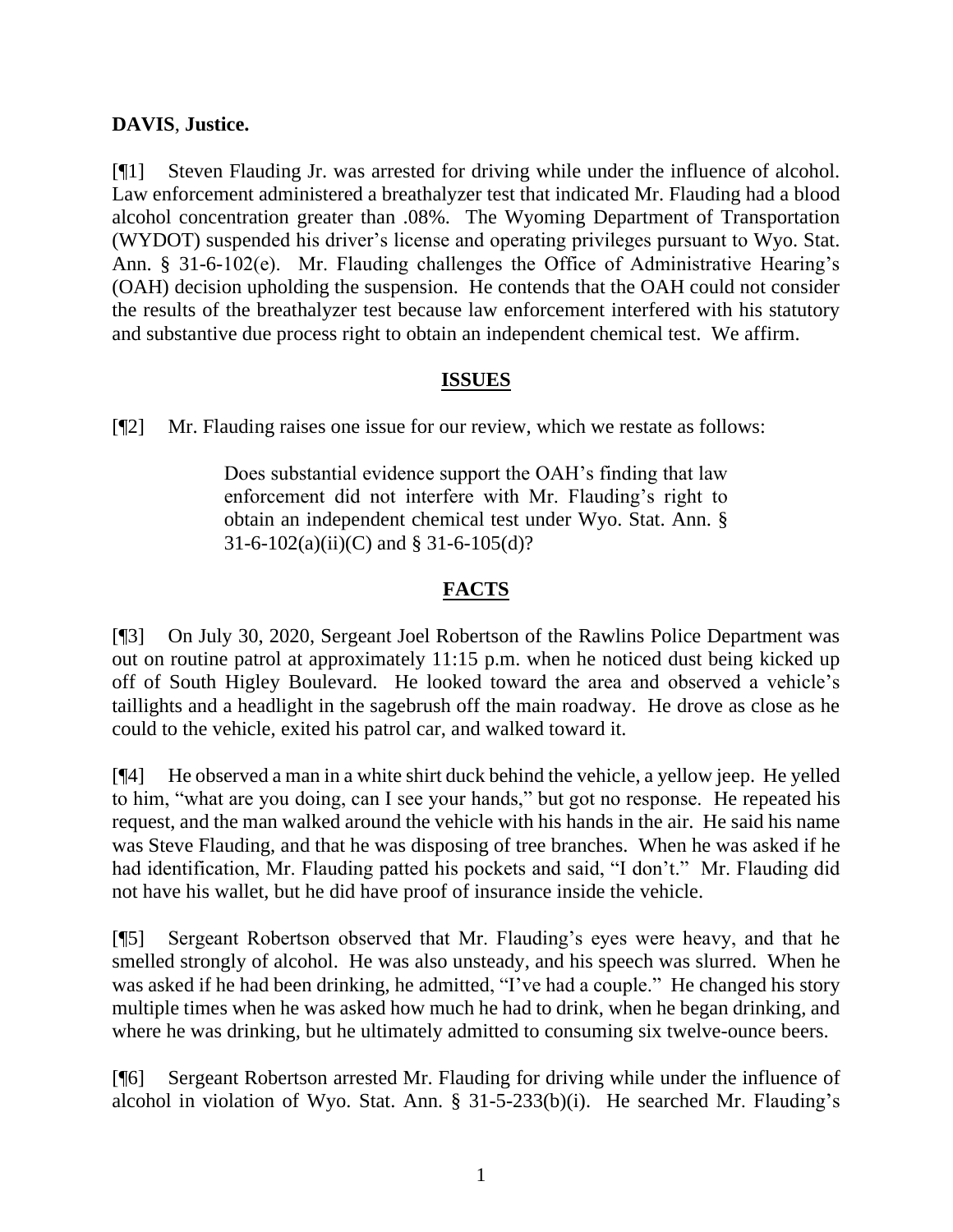pockets, which contained a set of keys and a flashlight, but no wallet. He placed Mr. Flauding in the back seat of the patrol vehicle and informed him of his rights and obligations under the implied consent law. He told Mr. Flauding that if a chemical test indicated that he was under the influence of alcohol, he might be subject to criminal penalties and/or a suspension of his driving privileges. He also further informed him that after undergoing all law enforcement-required chemical tests, he could "be taken to the nearest hospital or clinic to secure any additional test at [his] own expense."

[¶7] Sergeant Robertson told Mr. Flauding that he was required "to take a breath test at [the] agency's expense," and then asked if he would agree to take the test. Mr. Flauding asked why he was not given a breath test, and the officer explained that that was what he was attempting to do. Mr. Flauding asked hypotheticals as to what would happen if he "blew" certain concentrations, but he ultimately agreed to take the breathalyzer test.

[¶8] Before he drove Mr. Flauding to the detention center in Rawlins, Sergeant Robertson asked Mr. Flauding for his wife's phone number. He responded that he could not remember, and that he left his phone at home because he had not planned to be gone long. He said that his wife should be at their residence, so the officer asked his dispatcher to contact her to ask her to retrieve the jeep. Another officer was sent to the Flauding residence and knocked on the doors, but no one answered. Other attempts to locate Mrs. Flauding were also unsuccessful.

[¶9] A breathalyzer test was completed at the detention center. It showed that Mr. Flauding's blood alcohol concentration was greater than .08%. He was informed of the results, and he responded, "that's perfect" and "that's a lot for six beers." He questioned the accuracy of the test, asserting "there's no way I blew that," and that the machine was "a liar." He then suggested that the testing should be reported as a .06, and he also insisted that he was never on a public road anyway.

[¶10] Sergeant Robertson read the following advisement to Mr. Flauding for a second time:

> According to Wyoming State Statute 31-6-105, you may, at your own expense, have a qualified person of your own choosing administer a chemical test or tests in addition to this test. Your failure or inability to obtain an additional test or tests shall not preclude the admissibility in evidence of this test.

He reiterated that if Mr. Flauding did not agree with the breathalyzer test (which he did not) that he could take him to the hospital where the hospital personnel would draw his blood for testing, but that he would have to pay for it. He told him that the test cost \$150.00.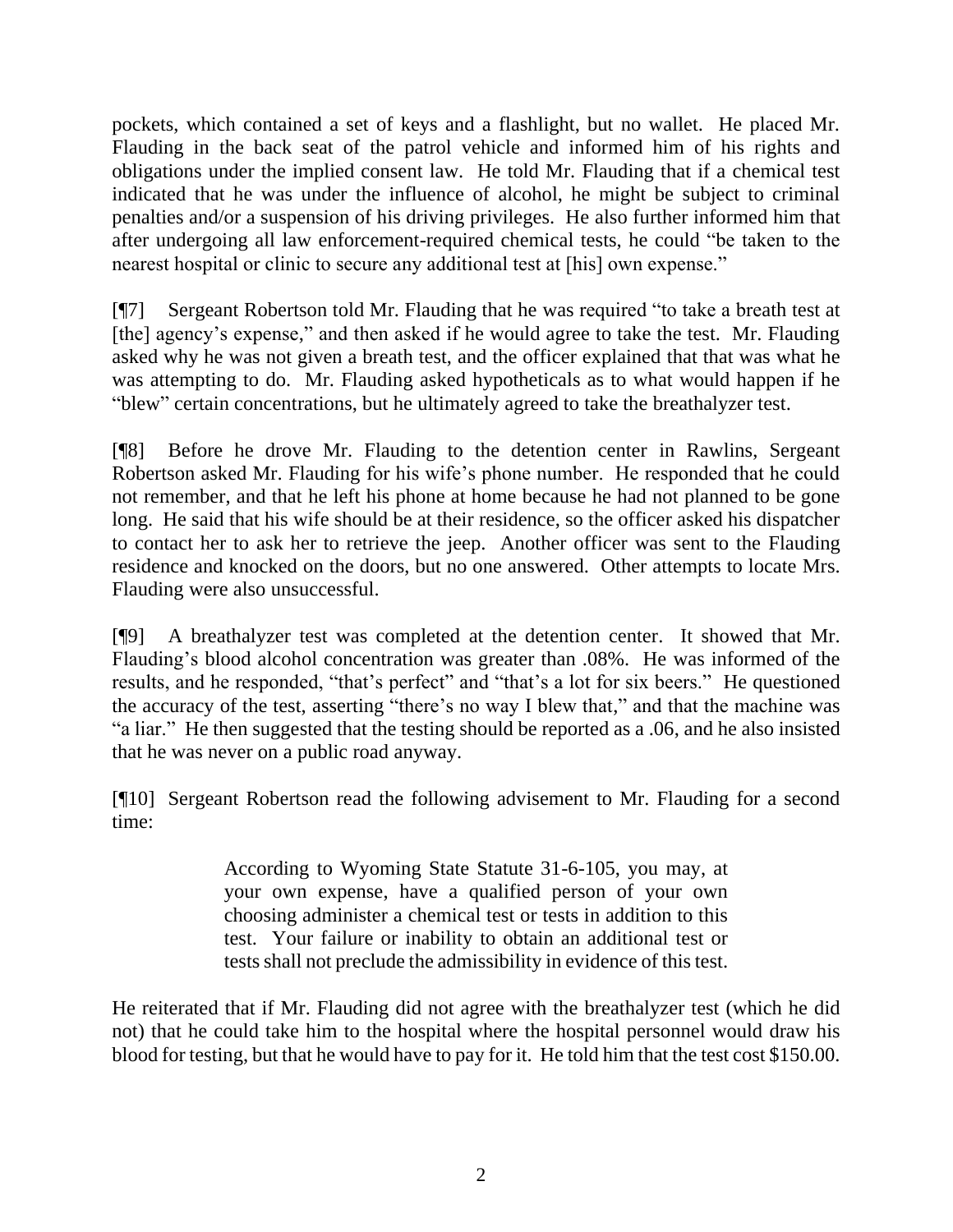[¶11] Mr. Flauding requested an independent test. He indicated that he had \$150.00 in his wallet, and Sergeant Robertson asked him where his wallet was. Instead of answering the question, Mr. Flauding asserted that the county was required to pay for the test. Sergeant Robertson told Mr. Flauding that he was required to pay for any additional test, but that since he had no means to pay, he would call the hospital to see if it would perform the test and bill him.

[¶12] Sergeant Robertson then contacted the hospital, and a hospital representative told him that a lab draw to determine blood alcohol concentration ("BAC") was not a service the hospital would bill for. The representative told the officer that it would require advance payment before performing the test. Mr. Flauding admitted that he had no means to pay for the test, but he again asserted that the county had to pay for it, and he promised he would pay the county back later. Since he could not pay for the test, Sergeant Robertson did not drive Mr. Flauding to the hospital, and instead booked him into the detention center.

[¶13] The Wyoming Department of Transportation (WYDOT) notified Mr. Flauding that his driver's license would be suspended for ninety days, and that he was disqualified from holding a commercial driver license for one year. On August 13, 2020, he requested a contested case hearing on the suspension.

[¶14] After several agreed-to continuances, a contested case hearing was held before an OAH hearing examiner on October 20, 2020. The examiner heard testimony from Sergeant Robertson, and also received and reviewed body camera footage from the arrest.

[¶15] Mr. Flauding's counsel argued at the hearing that: (1) the evidence was insufficient to show that Mr. Flauding was operating and/or exercising physical control over a motor vehicle on a public street or highway in violation of Wyo. Stat. Ann. § 31-5-233; and (2) that Mr. Flauding was not afforded the opportunity to obtain an independent blood test pursuant to Wyo. Stat. Ann. § 31-6-102(a)(ii)(C). Counsel contended that the arresting officer unreasonably interfered with his client's attempt to obtain an independent test, and that therefore the results of the breathalyzer test could not be considered.

[¶16] The hearing examiner found that the officer did not interfere with Mr. Flauding's attempt to obtain an independent test, but that the test was instead unavailable to him because he did not have the means to pay for it. The examiner also found that the breathalyzer results could be considered because failure or inability to obtain an independent chemical test did not make the breath test inadmissible under Wyo. Stat. Ann. § 31-6-105(d). The OAH therefore upheld WYDOT's license suspension and commercial driver's license disqualification.

[¶17] Mr. Flauding appealed the OAH decision to the district court, and asked that court to find that the arresting officer unreasonably interfered with his right to obtain an independent test as he had claimed before the OAH. The district court found the OAH's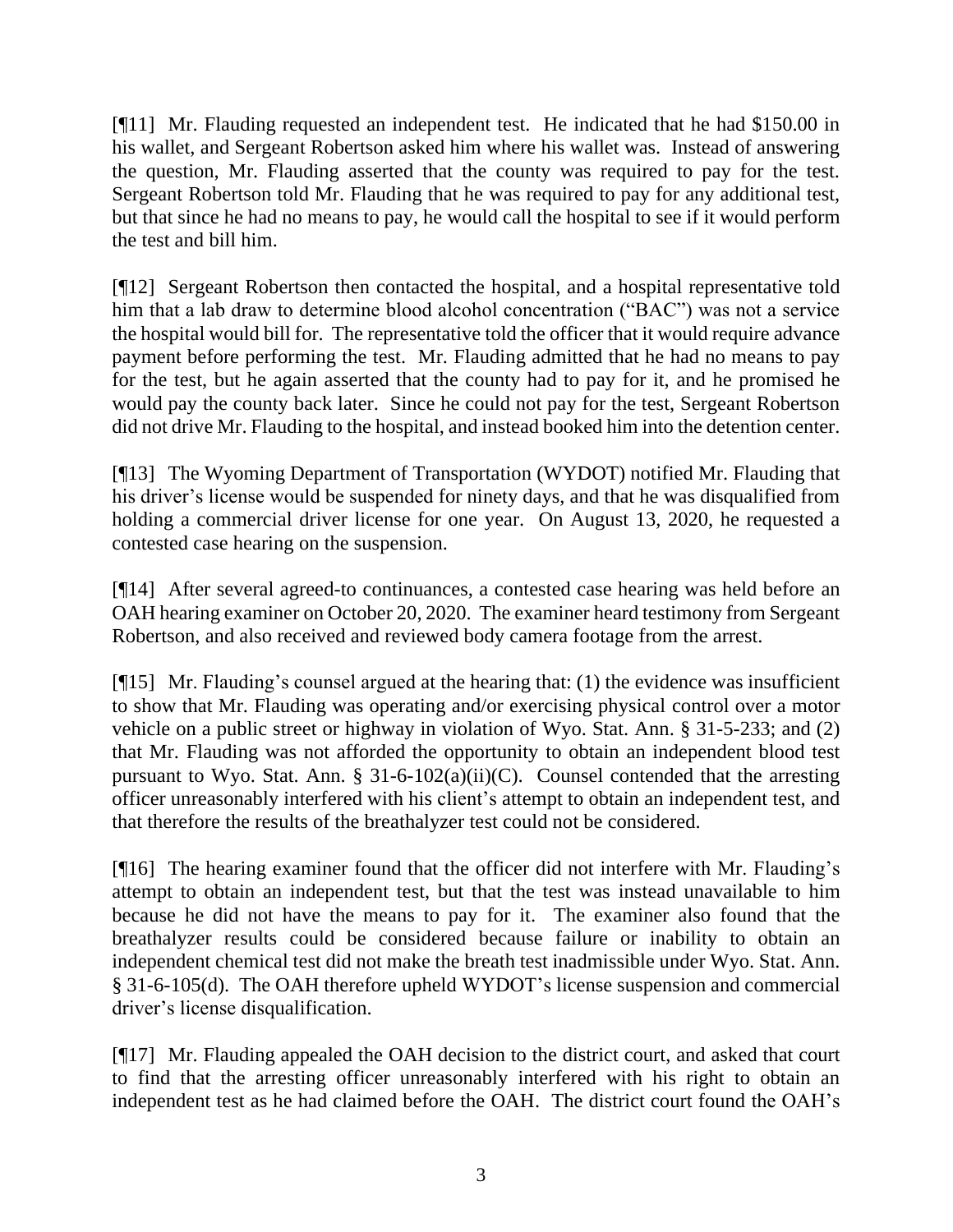findings to be supported by substantial evidence, upheld the admissibility of the BAC evidence, and affirmed the OAH's decision. Mr. Flauding timely appealed.

#### **STANDARD OF REVIEW**

[¶18] When we consider an appeal from a district court's review of an administrative agency's decision, we examine the case as if it came directly from the agency, giving no deference to the district court's decision. *Casiano v. State ex rel. Wyoming Dep't of Transportation*, 2019 WY 16, ¶ 6, 434 P.3d 116, 119 (Wyo. 2019*); Morris v. State ex rel. Dep't of Workforce Servs., Workers' Comp. Div.*, 2017 WY 119, ¶ 23, 403 P.3d 980, 986 (Wyo. 2017). The Wyoming Administrative Procedure Act governs our review:

> (c) To the extent necessary to make a decision and when presented, the reviewing court shall decide all relevant questions of law, interpret constitutional and statutory provisions, and determine the meaning or applicability of the terms of an agency action. In making the following determinations, the court shall review the whole record or those parts of it cited by a party and due account shall be taken of the rule of prejudicial error. The reviewing court shall:

> (i) Compel agency action unlawfully withheld or unreasonably delayed; and

> (ii) Hold unlawful and set aside agency action, findings and conclusions found to be:

> > (A) Arbitrary, capricious, an abuse of discretion or otherwise not in accordance with law;

> > (B) Contrary to constitutional right, power, privilege or immunity;

> > (C) In excess of statutory jurisdiction, authority or limitations or lacking statutory right;

> > (D) Without observance of procedure required by law; or

> > (E) Unsupported by substantial evidence in a case reviewed on the record of an agency hearing provided by statute.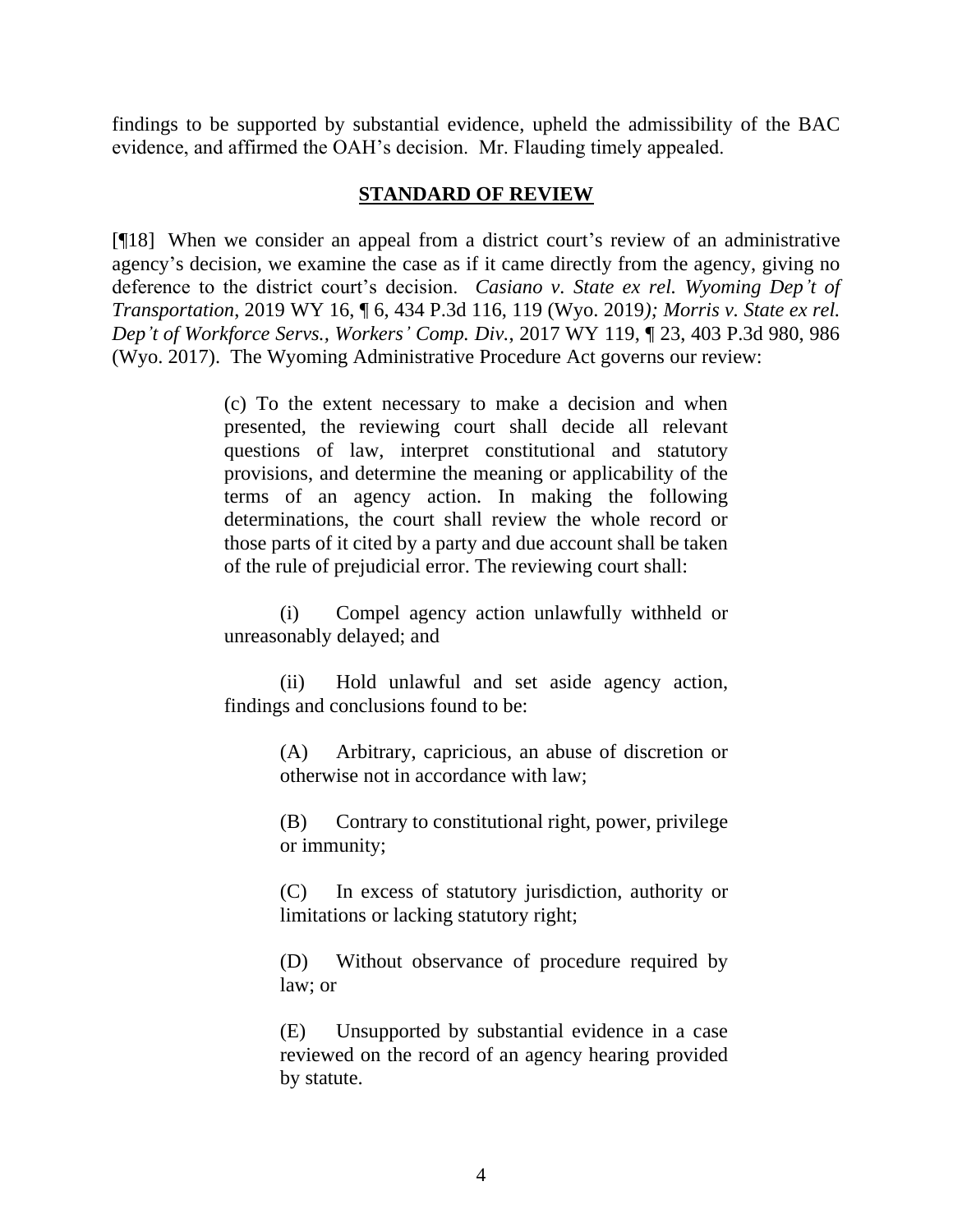Wyo. Stat. Ann. § 16-3-114 (LexisNexis 2021).

[¶19] Whether Mr. Flauding was afforded his statutory and due process rights is a mixed question of fact and law. *Johnson v. State ex rel. Wyo. Dep't of Transp.* (*Johnson II*), 2021 WY 116, ¶ 10, 497 P.3d 895, 899 (Wyo. 2021) (citing *Painter v. Hallingbye*, 2021 WY 78, ¶ 11, 489 P.3d 684, 689 (Wyo. 2021)). We apply the substantial evidence standard of review to an agency's findings of fact. *Mirich v. State ex rel. Bd. of Trustees of Laramie Cty. Sch. Dist. Two*, 2021 WY 32, ¶ 16, 481 P.3d 627, 632 (Wyo. 2021). "Substantial evidence means 'such relevant evidence as a reasonable mind might accept as adequate to support a conclusion.'" *Sweetalla v. State ex rel. Dep't of Workforce Servs., Workers' Comp. Div.*, 2019 WY 91, ¶ 18, 448 P.3d 825, 830 (Wyo. 2019) (quoting *Worker's Comp. Claim of Bailey v. State ex rel. Dep't of Workforce Servs.*, 2015 WY 20, ¶ 10, 342 P.3d 1210, 1213 (Wyo. 2015)). "Findings of fact are supported by substantial evidence if, from the evidence preserved in the record, we can discern a rational premise for those findings." *Id.* (quoting *Worker's Comp. Claim of Bailey*, ¶ 10, 342 P.3d at 1213).

[¶20] We defer to the administrative agency's factual findings and determination as to the credibility of witnesses unless they are clearly contrary to the overwhelming weight of the evidence in the record. *Camacho v. State ex rel. Dep't of Workforce Servs., Workers' Comp. Div.*, 2019 WY 92, ¶ 23, 448 P.3d 834, 843 (Wyo. 2019); *Matter of Claim of Rogers v. Russell Constr. Co., Inc.*, 2016 WY 80, ¶ 15, 376 P.3d 1172, 1175 (Wyo. 2016). Whether we agree with the outcome of an agency's decision is irrelevant—we review an agency's findings of fact only to determine if it could reasonably conclude as it did. *Johnson II*, ¶ 11, 497 P.3d at 900 (quoting *Painter*, ¶ 11, 489 P.3d at 689).

[¶21] Our standard of review of an agency's conclusions of law is de novo. "We will affirm an agency's legal conclusion only if it is in accordance with the law." *Casiano*, ¶ 8, 434 P.3d at 120 (quoting *Lietz v. State ex rel. Dep't of Fam. Servs.*, 2018 WY 127, ¶ 11, 430 P.3d 310, 314 (Wyo. 2018)). We do not defer to the agency's legal conclusions, and "we will correct any error made by the agency in either interpreting or applying the law." *Id.* (quoting *Bowen v. State, Dep't of Transp.*, 2011 WY 1, ¶ 7, 245 P.3d 827, 829 (Wyo. 2011)).

# **DISCUSSION**

[¶22] Wyoming's implied consent statute provides that when driving on a public street or highway a person "is deemed to have given consent, subject to the provisions of [Wyo. Stat. Ann. §§ 31-6-101 through 31-6-108], to a chemical test or tests of his blood, breath or urine for the purpose of determining the alcohol concentration." Wyo. Stat. Ann. § 31- 6-102(a)(i) (LexisNexis 2021).

> (ii) For tests required under [Wyo. Stat. Ann. §§ 31-6-101 through 31-6-108], **the arrested person shall be advised that:**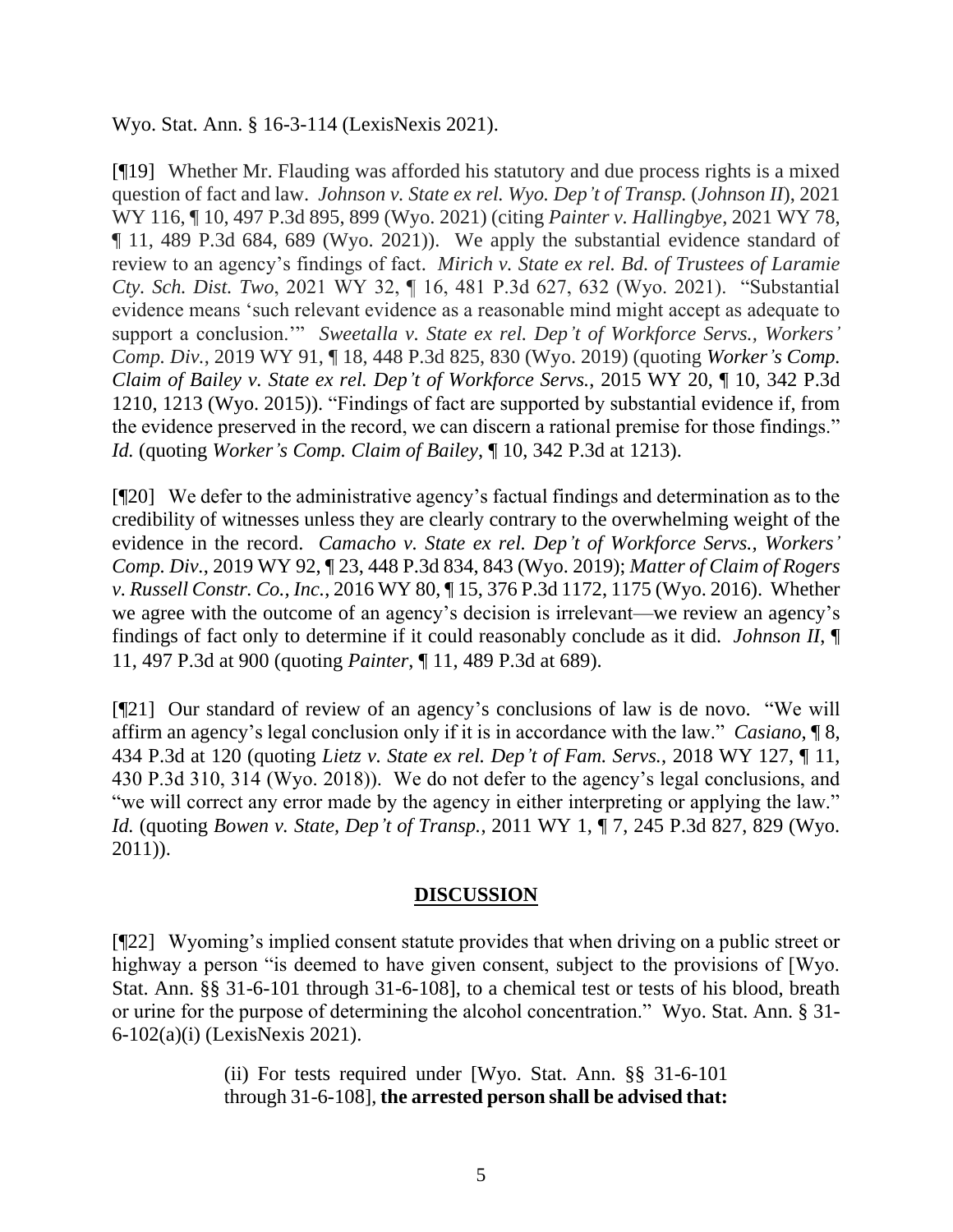\* \* \* \*

(B) If the results of the test indicate the person is under the influence of alcohol or a controlled substance, he may be subject to criminal penalties, his Wyoming driver's license or his privilege to operate a motor vehicle shall be suspended for ninety (90) days and he may be required to drive only vehicles equipped with an ignition interlock device;

(C) After undergoing all chemical tests required by the peace officer at a place and in a manner prescribed by and at the expense of the agency employing the peace officer, **the arrested person may go to the nearest hospital or clinic and secure any additional tests at his own expense[.]**

Wyo. Stat. Ann. § 31-6-102(a)(ii) (LexisNexis 2021) (emphasis added)

[ $[$ [23] Mr. Flauding contends that § 31-6-102(a)(ii)(C) required law enforcement to drive him to the nearest hospital to obtain an independent test even though he had no means to pay for the test and the hospital had indicated that it would not perform it without payment in advance. He further contends that he was denied a meaningful opportunity to arrange for an independent test when law enforcement failed to help him locate his wallet, and when it did not give him access to a telephone to arrange for his own test. Therefore, he concludes, the OAH should not have considered the results of the breathalyzer test. We disagree.

[¶24] In *Johnson II,* we recently addressed what is required of law enforcement when an arrested individual requests an independent chemical test.

> The statutory language is clear and unambiguous, and conveys a specific and obvious meaning: that a person undergoing a police-administered BAC test has a right to be informed he may obtain a test of his own, and if he requests such a test, he may go to the nearest hospital or clinic to seek one. If the legislature intended to obligate law enforcement officers to further facilitate a test, it would have said so. Read together, the statutes say he "*may go* . . . and secure *any* additional tests" but the "*failure or inability* to obtain an additional test" has no bearing on an officer's own test. It is not an officer's responsibility to ensure he obtains any test.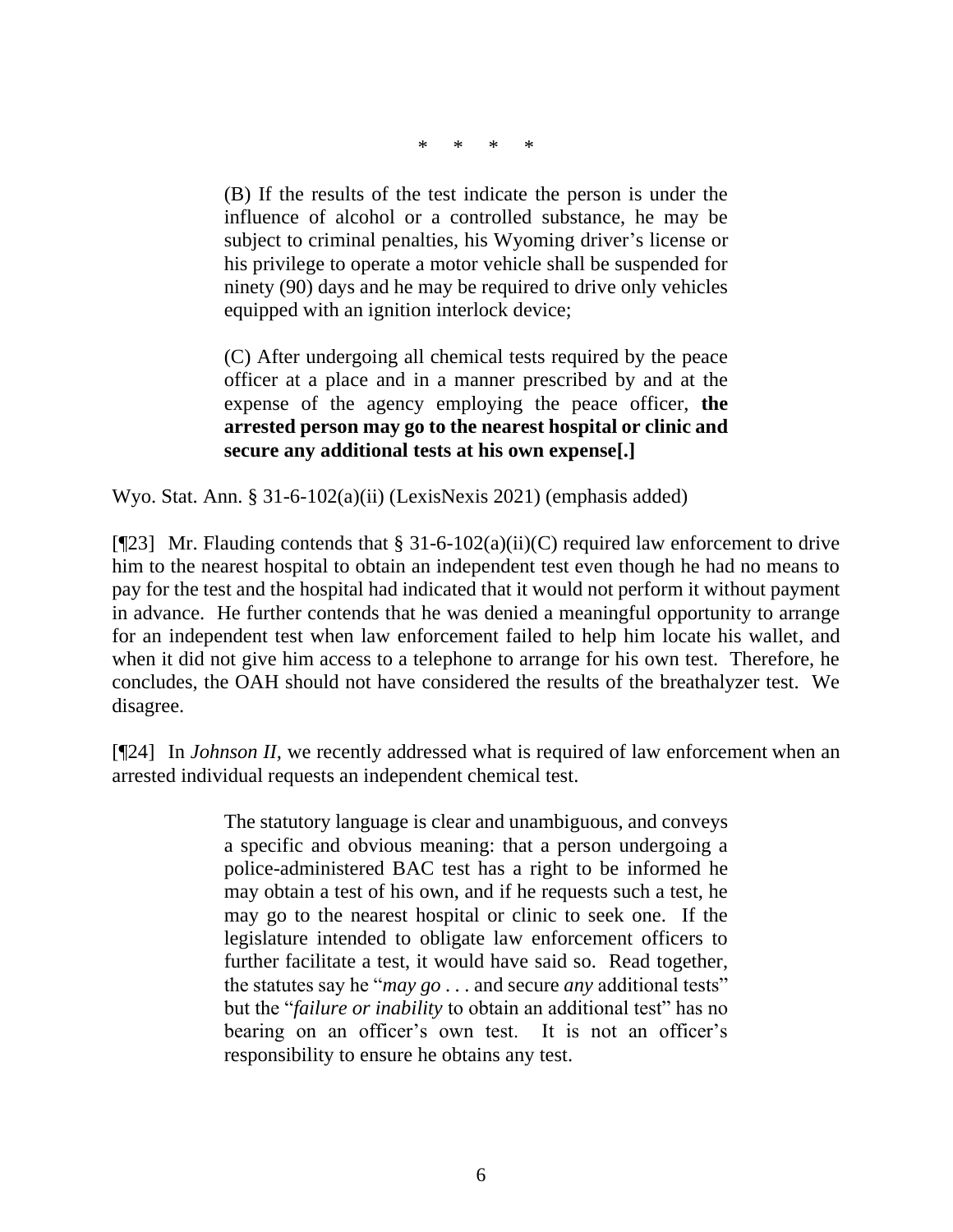*Id.* ¶ 20, 497 P.3d at 902 (emphasis in original).We further held that substantive due process does not impose a duty on law enforcement to voluntarily arrange for independent testing, but instead that it "must not thwart an accused's attempts to make such arrangements." *Id.* ¶¶ 21-22, 497 P.3d at 902 (quoting *State v. McNichols*, 906 P.2d 329, 334 (Wash. 1995)). 1

[¶25] In the earlier case of *Johnson v. State ex rel. Wyo. Dep't of Transp.* (*Johnson I*), 2020 WY 19, ¶ 11, 458 P.3d 40, 44 (Wyo. 2020), we held that it is within the OAH's implied authority to make a factual determination as to whether law enforcement either accommodated or interfered with an individual's right to an independent chemical test. The OAH hearing examiner in this case determined that the arresting officer did not unreasonably interfere with Mr. Flauding's right to an independent test:

> 28. The other dispositive issue in this case is whether or not the arresting officer and test administrator "unreasonably interfered with the Licensee's right to an independent test at his own expense. . . ." After the Licensee was advised as to the BAC breath results per the chemical test of his breath, and having been advised of his right to obtain, at his own expense, a separate and other chemical test, Licensee advised that he would like to obtain a blood test. However, Licensee did not have his wallet or the cash necessary to obtain the blood test which, per the officers' call to the hospital, would require a payment up front in the amount of \$150.00. Given that fact, the blood test was not then available to Licensee and, as per Wyo. Stat. § 31-6-105(d), Licensee's failure or inability to obtain the additional test does not preclude this Office from considering the test results from the chemical test of Licensee's breath.

[¶26] We have reviewed the record and body camera footage, and we have found nothing to suggest that law enforcement interfered with Mr. Flauding's right to obtain an independent chemical test. Sergeant Robertson twice advised Mr. Flauding of that right,

<sup>&</sup>lt;sup>1</sup> An independent chemical test can provide exculpatory evidence, so as a matter of due process officers are required to make "a reasonable effort to accommodate a motorist who [seeks] an independent test," and cannot frustrate attempts to obtain such a test. *See generally State, Dep't of Pub. Safety v. Shakespeare*, 4 P.3d 322, 325 n.13 (Alaska 2000) ("If not impracticable, police must accommodate a request for an independent blood test and assist an arrestee in obtaining one because of the arrestee's due process right to obtain exculpatory evidence."); *State v. Clark*, 762 P.2d 853, 855-56 (Mont. 1988) ("Our decisions do not mandate police officers to affirmatively act to obtain exculpatory evidence, but instead, to avoid interference with efforts on the part of the accused to obtain a sampling of his blood. While the police have no duty to assist an accused in obtaining independent evidence of sobriety, they cannot frustrate such an effort through either affirmative acts or their rules and regulations."); *see also* 7A Am. Jur. 2d *Automobiles* § 137 (Nov. 2021 update).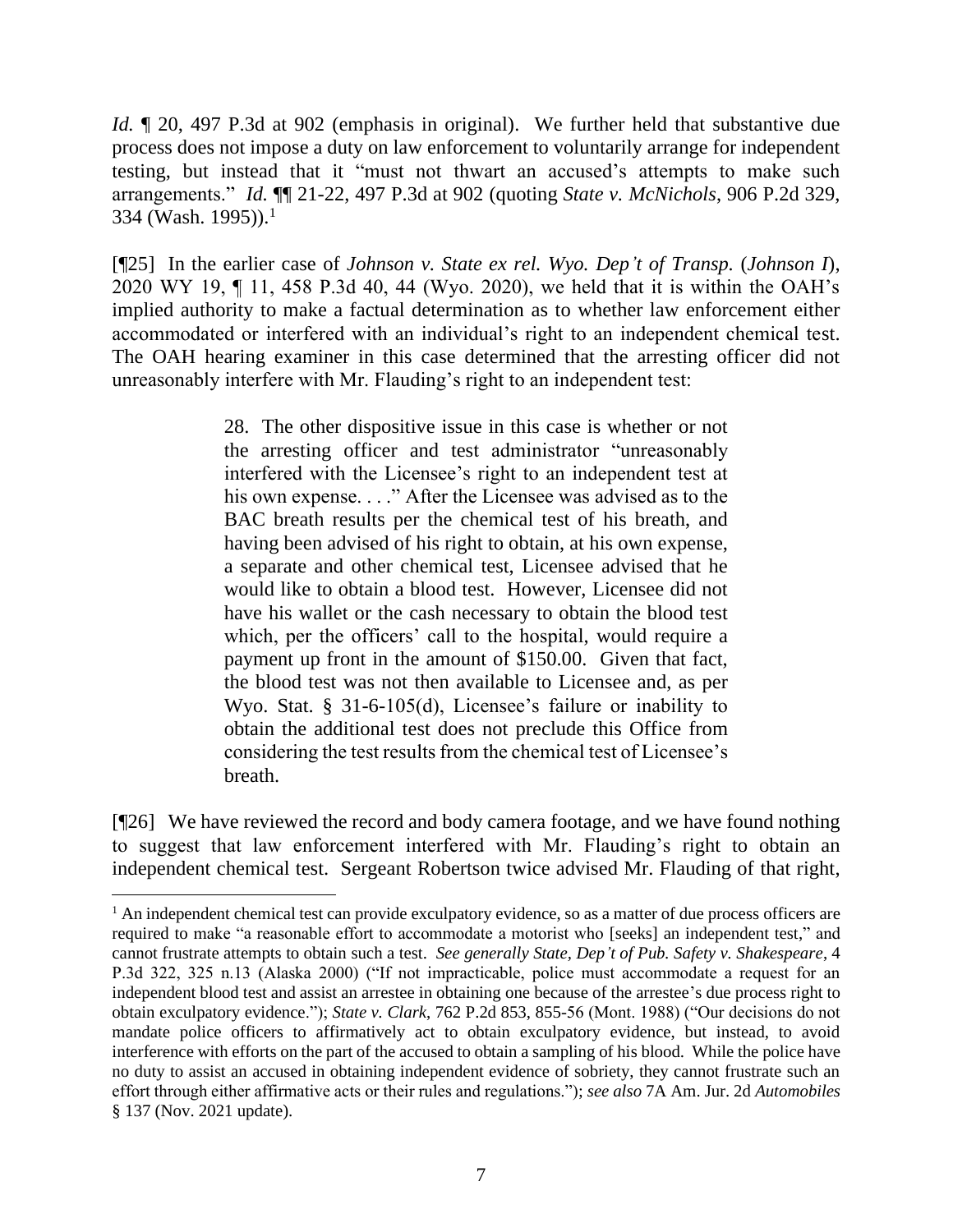and that he could "be taken to a hospital or clinic to secure any additional tests at his own expense." Mr. Flauding was asked where his wallet was located, but he never told the arresting officer where it was. He was also asked for his wife's contact information, but he said he could not recall her phone number. Consequently, Sergeant Robertson arranged to have other officers dispatched to Mr. Flauding's home to try to locate his wife, but officers were unable to do so. Sergeant Robertson contacted the hospital, and it declined to bill for any testing. Under these circumstances, where Mr. Flauding had no means to pay for the test and the hospital would not perform it without advance payment, the officer was not required to transport him to the hospital, which would have been futile.<sup>2</sup> Law enforcement was willing to transport Mr. Flauding to the nearest hospital if there had been a reason to believe he could have obtained the test.<sup>3</sup>

[¶27] We also reject Mr. Flauding's argument that if law enforcement had driven him to the hospital, he might have been able to persuade personnel there to administer the test despite that fact that he had no funds to pay for it in advance. He presented no evidence that the hospital would have drawn and tested his blood for alcohol content without advance payment if he had been able to speak with someone directly despite what Sergeant Robertson had been told.

[¶28] Law enforcement did not prevent Mr. Flauding from obtaining an independent blood alcohol test, and his statutory and substantive due process rights were not violated. Accordingly, the OAH properly considered the results of the breathalyzer test, and it reasonably concluded as it did. *See* Wyo. Stat. Ann. § 31-6-105(d) (LexisNexis 2021) ("The failure or inability to obtain an additional test by a person does not preclude the admissibility in evidence of the test or tests taken at the direction of a peace officer.").

# **CONCLUSION**

[¶29] Substantial evidence supported the OAH's determination that Mr. Flauding's inability to obtain an independent blood alcohol test was not caused by law enforcement,

<sup>&</sup>lt;sup>2</sup> We also reject Mr. Flauding's suggestion that he "lawfully conditioned his consent [to the breathalyzer test] upon his 'right' to obtain his own independent chemical tests pursuant to Wyoming Statute § 31-6-  $102(a)(ii)(C)$ ." The record does not support the existence of a conditional agreement. Instead, after Mr. Flauding was informed of his rights, he asked why he was not given a breath test and Sergeant Robertson advised that was what he was trying to accomplish. Mr. Flauding agreed to take the breath test and voluntarily gave two breath samples. It was not until after he heard the results that he requested an independent test.

<sup>&</sup>lt;sup>3</sup> Mr. Flauding contends that there should be a standardized policy for preservation of the right to request an independent chemical test. He further argues that "[t]he lack of a standardized policy to preserve independent biological samples for chemical testing must be construed against WYDOT." Mr. Flauding's argument contains no citation to relevant authority or cogent analysis, and we therefore will not address it further. *See WyoLaw, LLC v. Off. of Att'y Gen., Consumer Prot. Unit*, 2021 WY 61, ¶ 37, 486 P.3d 964, 975 (Wyo. 2021) (citing *Harrison v. State*, 2020 WY 43, ¶ 2, 460 P.3d 260, 261 (Wyo. 2020) (Court will not consider arguments unsupported by cogent argument and relevant authority)).